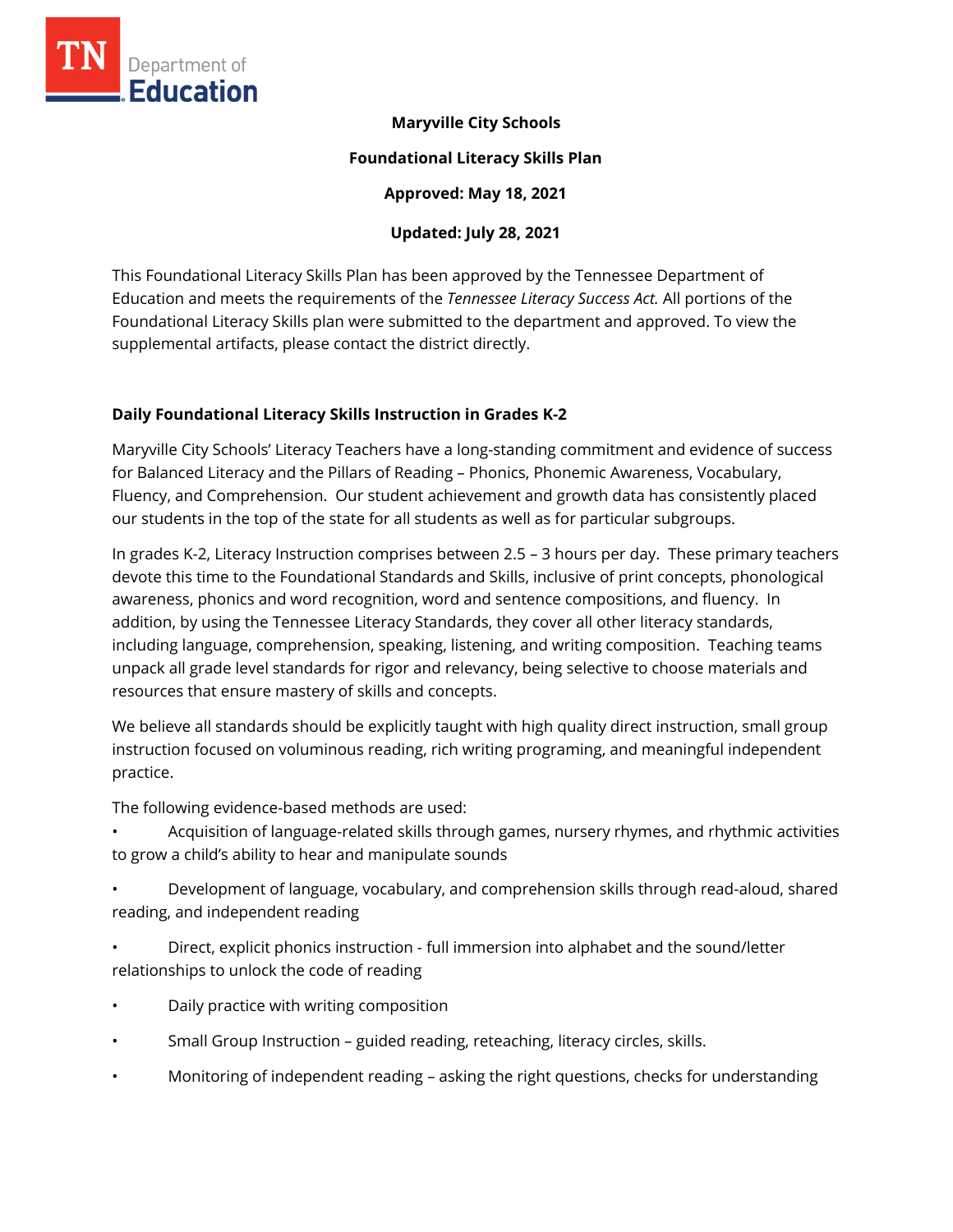- Whole Group Instruction direct, overall standards instruction
- Devotion to time in text, voluminous reading, and rich, engaging text

A significant goal for teachers is to know their readers, so they can best meet the needs of each child. Student achievement and growth data drives literacy instruction. Multi-metrics are used to identify the child's areas of strength and areas to strengthen. Through guided reading, direct instruction, shared reading, read-aloud, writing, small groups, writing, and independent reading, classroom teachers provide a balanced approach to supportive instruction and productive struggle. Teachers want children to fall in love with books and become lifelong readers. By staying current in best practice and professional development and accessing high quality materials and resources, teachers seek to move a child through the progression in the mastery of standards and acquisition of rich and engaging text. Individual student progress is closely monitored by classroom teachers and regularly and routinely communicated with parents.

#### **Daily Foundational Literacy Skills Instruction in Grades 3-5**

Maryville City Schools' Literacy Teachers have a long-standing commitment and evidence of success for Balanced Literacy and the Pillars of Reading – Phonics, Phonemic Awareness, Vocabulary, Fluency, and Comprehension. Our student achievement and growth data has consistently placed our students in the top of the state for all students as well as for particular subgroups.

In grades 3 - 5, Literacy Instruction comprises between 1.5 – 2.5 hours per day, depending on the grade level. Third grade teachers are assigned to elementary buildings in self-contained classrooms, spending approximately 2 hours per day in literacy instrution, including reading fluency, morpohology, grammar, language, spelling, and comprehension. Fourth and fifth grade teachers are assigned to intermediate schools and provide departmentalized literacy instruction for a range of 1.5 - 2 hours each day. In addition, all teachers have a commitment to infuse literacy into their classes, especially in Social Studies where writing is an integrated skill.

The Tennessee Literacy Standards are used as the core framework. Teachers unpack these standards for rigor and relevancy, being selective to choose materials and resources that ensure mastery of skills and concepts. Teachers explicitly teach these standards through high quality direct instruction, small and large group instruction focused on voluminous reading, rich writing experiences, and meaningful independent practice. The Foundational Literacy Standards are taught both in isolation and embedded in the other literacy standards, practices, and processes. In grades 3, 4 and 5, the Foundational Skills focus on the following:

• Application of grade level phonics and word analysis skills when decoding words and in connected text. (syllables, roots, suffixes, prefixes).

• Knowledge and application of grade level phonics and word analysis when encoding words and producing writing compositions.

• Ability to read grade level text with sufficient accuracy and fluency to support comprehension.

• Ability to apply the appropriate rate, pace, and expression to the reading process.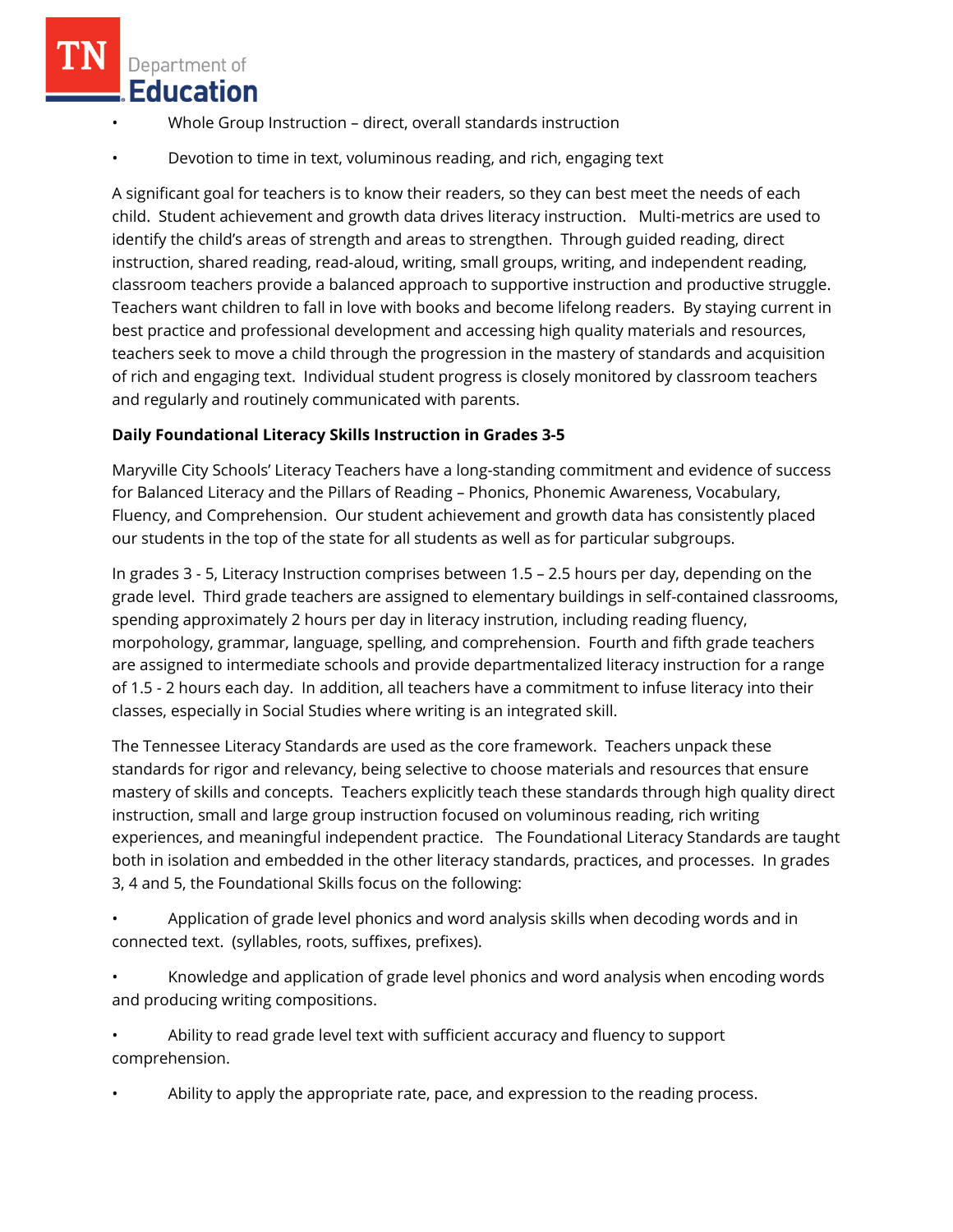• Utilization of techniques to unlock meaning - content clues, self-correction, reread as necessary.

• Application of accurate language conventions.

• Ability to unlock meaning of unknown words – context clues, affixes, reference materials, figurative language, academic and grade level vocabulary and language.

The following evidence-based methods are used

• Development of language, vocabulary, and comprehension skills through active reading

• Direct, explicit, grade level appropriate foundational skills instruction paired with embedded instruction through the other five pillars.

- Whole Group Instruction direct, overall standards instruction
- Small Group Instruction –literature circles, reteaching, skills.
- Daily practice in writing composition
- Monitoring of independent reading asking the right questions, checks for understanding
- Development of vocabulary through explicit and applied strategies within authentic text

Student performance achievement and growth data drives literacy instruction. Multi-metrics are used to identify the child's areas of strength and areas to strengthen. Teachers invest in knowing their readers and providing them the tools to engage in text and develop the love of reading as they move students from the continuum of learning to read to reading to learn. A strong balance and abundance of fiction and non-fiction text is provided to develop fluency, vocabulary acquisition, and comprehension. The progression in the mastery of standards is monitored by classroom teacher and regularly and routinely communicated with parents.

## **Approved Instructional Materials for Grades K-2**

Approved waiver for other materials

## **Approved Instructional Materials for Grades 3-5**

Approved waiver for other materials

# **Universal Reading Screener for Grades K-5. This screener complies with RTI<sup>2</sup>and Say Dyslexia requirements.**

i-Ready Suite

## **Intervention Structure and Supports**

Maryville works diligently to follow the guidance outlined in Tennessee's RTI framework manual to identify students with reading delays and provide interventions to remedy weaknesses so all students can be successful readers. High-quality Tier I instruction is critical to the foundation of the district's RTI2 model in coordination with a problem-solving approach to meet individual student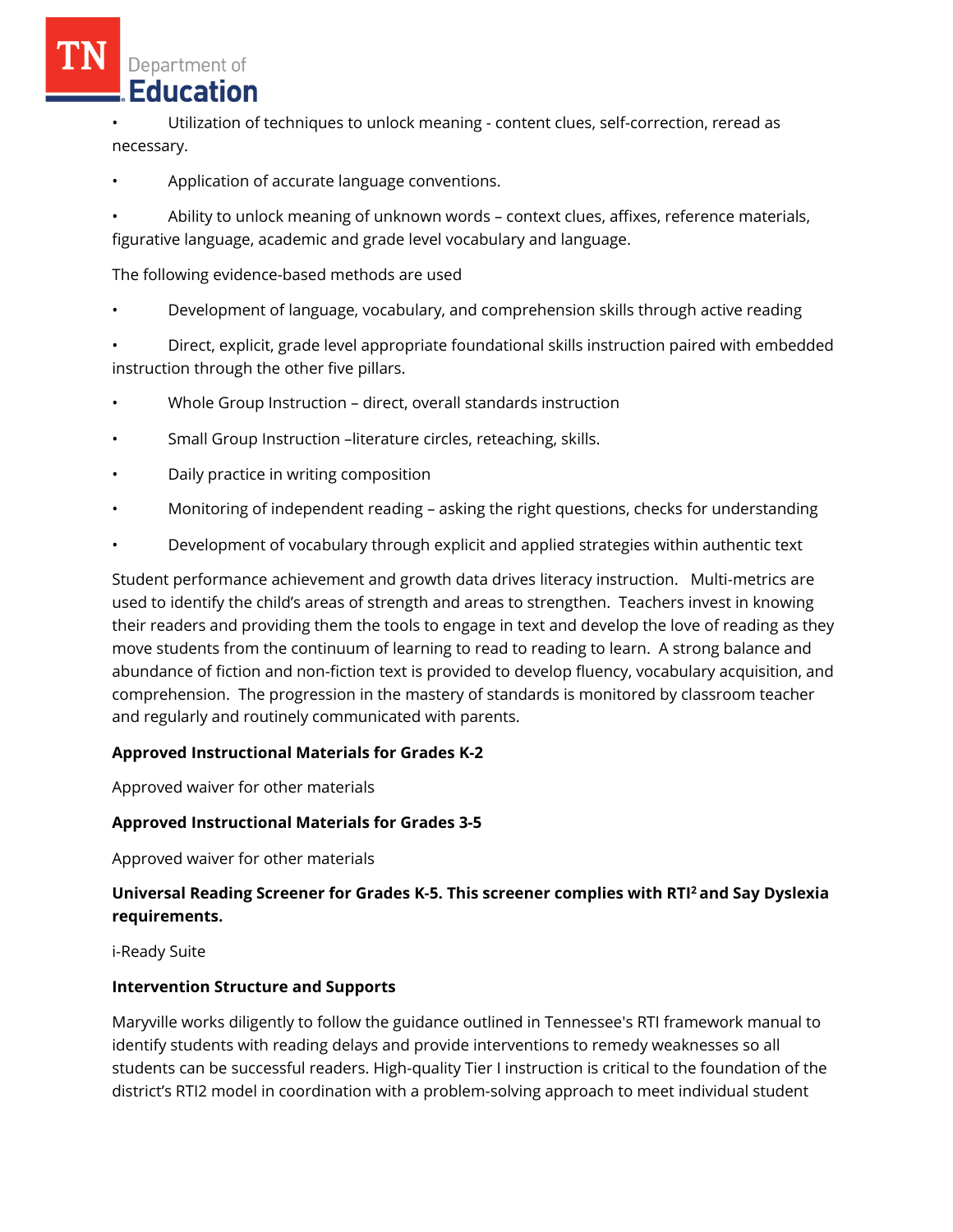needs. Universal screening measures are employed regularly to all students in K-8. Those students identified as "at-risk" or as having a significant reading deficiency who have failed to make sufficient progress with Tier I classroom interventions are referred to Tier II interventions following a multimetric review of data including universal screening measures. Collaborative RTI2 data review support teams collect and analyze data and recommend Tier I, II, and III interventions specific to meeting students' individual needs.

Tier II supports are typically provided with a pull-out, direct intervention model and are consistently provided in addition to Tier I supports. Interventions are research-based and specifically address a student's area of deficit. Examples of Tier II intervention programs include, but are not limited to, Funemics, Systematic Phonics, Wilson:Fundations, RISE, Journeys, Sidewalks, and Marie Carbo. Intervention is provided in a small-group setting with trained personnel for at least 30 minutes daily. Interventions are implemented with fidelity and selected programs/instruction are adjusted to support student progress.

Tier III supports are the most intensive of the RTI2 interventions and occur in addition to Tier I supports. Referral to Tier III is based on regular analysis of progress monitoring data indicating a student is failing to make adequate progress based on Tier II supports. Tier III intervention is more rigorous in nature with programs such as Stepping Stones, PALS, Signs for Sounds, Systematic Phonics, Marie Carbo, and iSpire. Explicit daily instruction for Tier III is provided by trained personnel in smaller, more intensive groups. Students who fail to adequately respond to Tier III instruction may be referred for a special education evaluation. Tier III intervention for grades K-8 has a duration of approximately 45 minutes daily. Interventions are implemented with fidelity and selected programs/instruction are adjusted to support student progress.

The intervention framework is built on providing increasing intensity of support based on student progress. RTI services are in addition to grade level instruction and do not replace strong Tier 1 differentiated instruction provided in the general education classroom. Tier 2 and Tier 3 services occur in addition to grade level content instruction through evidence-based instruction. RTI2 intervention is a protected and scheduled time at each school. Students receiving Tier 2 and Tier 3 academic services are monitored weekly with progress monitoring assessments in academic areas of weakness. School-based support teams review student progress for Tiers 2 and 3 every 4.5 weeks as well. The purpose of these reviews is to identify students who are making satisfactory progress and the intervention provided needs to be continued, failing to make satisfactory progress and a new intervention strategy/tool needs to be changed, and/or needing to have a change in tiered support.

Additional supports provided by the school district include regular training for RTI, regular education teachers and special education staff on reading intervention instruction, especially related to dyslexia, research-based reading methodology, and differentiation strategies. Schools offer additional before and after school tutoring supports with an emphasis on reading.

#### **Parent Notification Plan/Home Literacy Reports**

Maryville City Schools follows the processes and procedures in the Response to Intervention (RTI2) Model regarding universal screening, provision of RTI Tiered Support, progress monitoring, and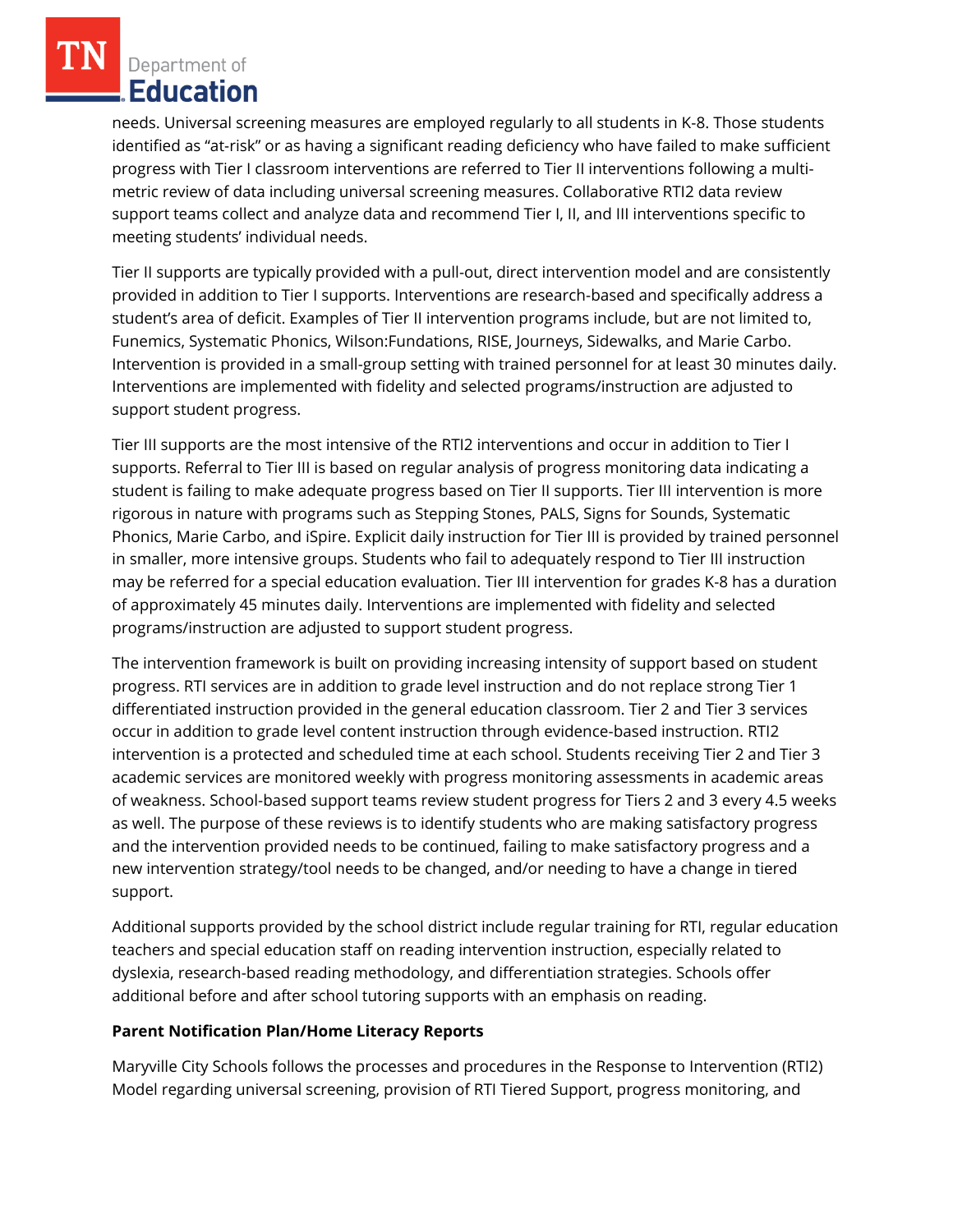parent communication. Beginning in elementary school, children participate in universal screening three times per year (fall, winter, spring) and upon transferring to MCS for the first time. For reading, Star Reading Assessment is administered in grades K-5. Within the general classroom structures, or Tier 1, students are provided layers of support and services through high quality materials and resources, differentiated instruction, and teaching assistant support in every elementary classroom. Families receive the universal screening data reports after each administration as well as reviewing and discussing these reports during open houses, family meetings, and parent conferences. Any identified concerns in Tier 1 instruction is conveyed through work and assessment samples. Recommendations are made, support plans are built, and structures are added in hopes to close gaps and remedy delays.

While the universal screener is critical to referral to RTI, Maryville City Schools utilizes a multi-metric approach to identifying students with significant reading deficiencies and potential reading disabilities. Students typically falling below the 25th percentile on the universal screener in reading will be considered for RTI services and will receive additional benchmarking and progress monitoring assessments with FastBridge assessments (oral reading fluency and reading comprehension) and/or AIMSWeb Plus (written expression) and/or additional dyslexia screeners. Based on a multi-metric review of data on and teacher input, school level student impact/data review teams may refer students performing below the 25th percentile in reading for the RTI Program. Families are provided the student performance and growth assessment data along with a notice for the recommendation to the RTI program. Parents receive reports of achievement and growth/regression at least every four weeks during the school year. As students may travel up the RTI tiers, consistent communication is provided to define the tiers and the level of service associated with each one. These communication packages include suggested intervention activities as well as the interventions being provided by the school.

As the district is making plans to implement Reading 360 expectations with our current RTI service model, we are hopeful the TN Universal Reading Screener that fulfills the RTI expectations along with the dyslexia screener expectations will be a valuable resource for consideration and implementation. If this tool does not meet our expectations for rigor or if we feel we have a better tool that fulfills the expectations and obligations of the TDOE, then the district will submit a waiver. We have piloted iReady Reading to provide a comparison against the current STAR Reading and TE21 Reading Assessment in an effort to be pro-active in our search for an alternate tool.

We will be revising our Grades K-3 RTI letters of notification to fulfill the TDOE requirements by using the provided cut scores with the provided assessment tool or the approved cut scores of the approved waivered tool.

Our new communication will include the following:

- Information about the importance of learning to read by 3rd grade
- Reading intervention activities for at-home use

• Information about the specific reading intervention and supports the school provides, including RTI2 framework manual